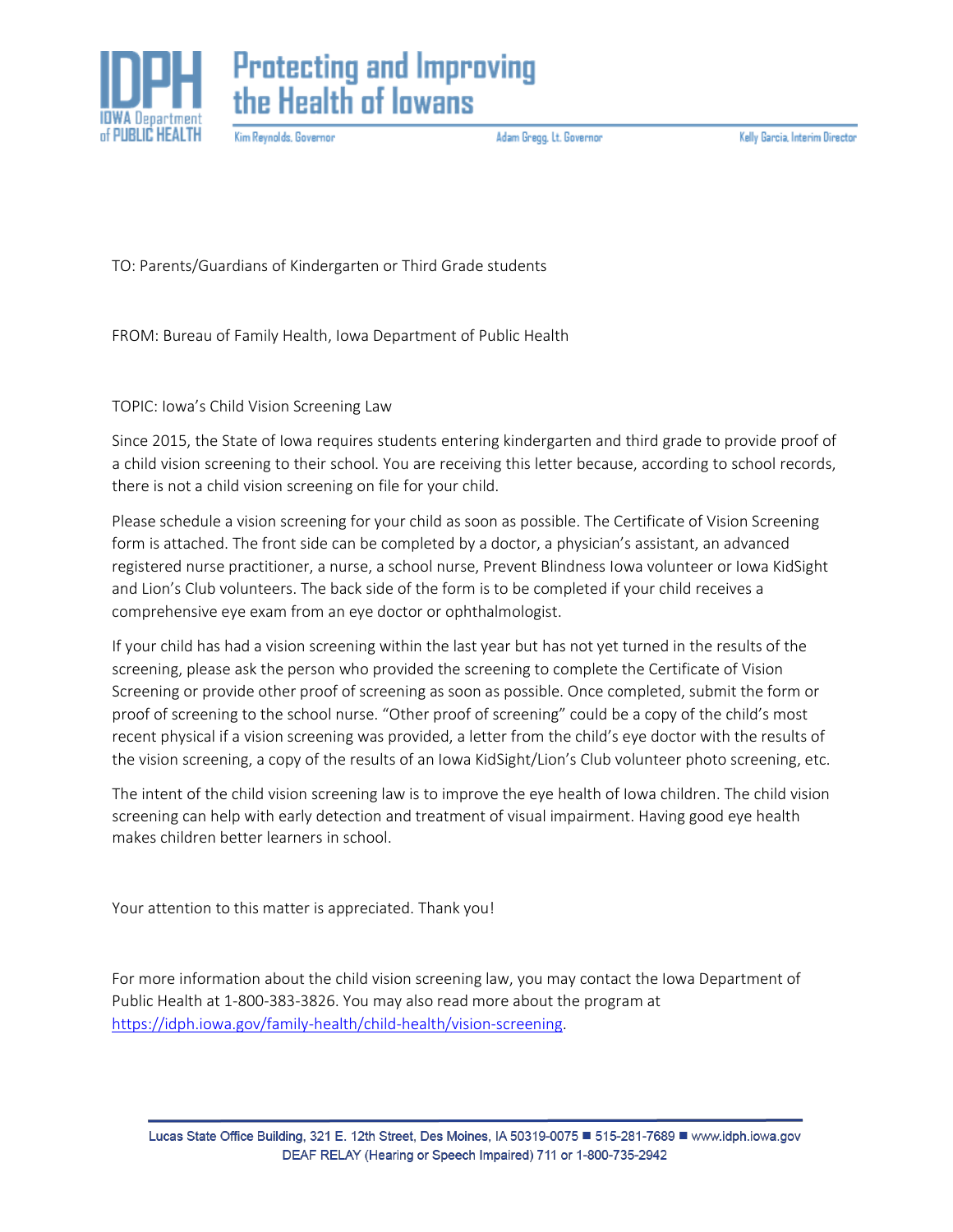

## **Iowa Department of Public Health**

# **CERTIFICATE OF VISION SCREENING**

Pursuant with Iowa Code Chapter 641.52 **RETURN COMPLETED FORM TO CHILD'S SCHOOL.**

#### **Student Information** (please print)

| <b>Student Last Name:</b>         | <b>Student First Name:</b> |                         | Birth Date (M/D/YYYY): |
|-----------------------------------|----------------------------|-------------------------|------------------------|
| Parent/Guardian Telephone Number: |                            | <b>Student Address:</b> |                        |
| Zip Code:                         |                            |                         |                        |

**Screening Information** vision testing requirements can be accomplished either through a screening (see below) or with a comprehensive eye exam (see other side). Screening provider must complete this section *or parents may attach a copy of vision screening results given to them by a provider.*

| Date of Vision Screening:                                                                                       |  |  |  |
|-----------------------------------------------------------------------------------------------------------------|--|--|--|
| <b>Result: (Please check):</b> $\Box$ Pass or $\Box$ Fail                                                       |  |  |  |
| <b>Testing method: (Please check)</b> $\Box$ Vision Screening $\Box$ Photo Screen $\Box$ Other: _______________ |  |  |  |
| <b>Visual Acuity: (if available)</b> $\Box$ With Correction $\Box$ Without Correction                           |  |  |  |
| Right Eye______________Left Eye______________                                                                   |  |  |  |
| Referral to eye health professional: (Please check) $\Box$ Yes or $\Box$ No                                     |  |  |  |
|                                                                                                                 |  |  |  |
|                                                                                                                 |  |  |  |

Business Name/Source of Screening: (please print name of provider office or if provided by school nurse, name of school)

| Provider Name: (please print)             | Phone: |  |
|-------------------------------------------|--------|--|
| Signature and Credentials<br>of Provider: | Date:  |  |

A parent or guardian of a child who is to be enrolled in a public or accredited nonpublic elementary school shall ensure the child is screened for vision impairment at least once before enrollment in Kindergarten **and** again before enrollment in the 3<sup>rd</sup> grade.

To be valid, a minimum of one child vision screening shall be performed no earlier than one year prior to the date of enrollment in Kindergarten and 3<sup>rd</sup> grade and no later than six months after the date of the child's enrollment in Kindergarten and 3<sup>rd</sup> grade.

### **RETURN COMPLETED FORM TO CHILD'S SCHOOL.**

*Iowa Department of Public Health Bureau of Family Health FAX 515-725-1760 800-383-3826 [www.idph.state.ia.us](http://www.idph.state.ia.us/ohds/Oralhealth.aspx)*